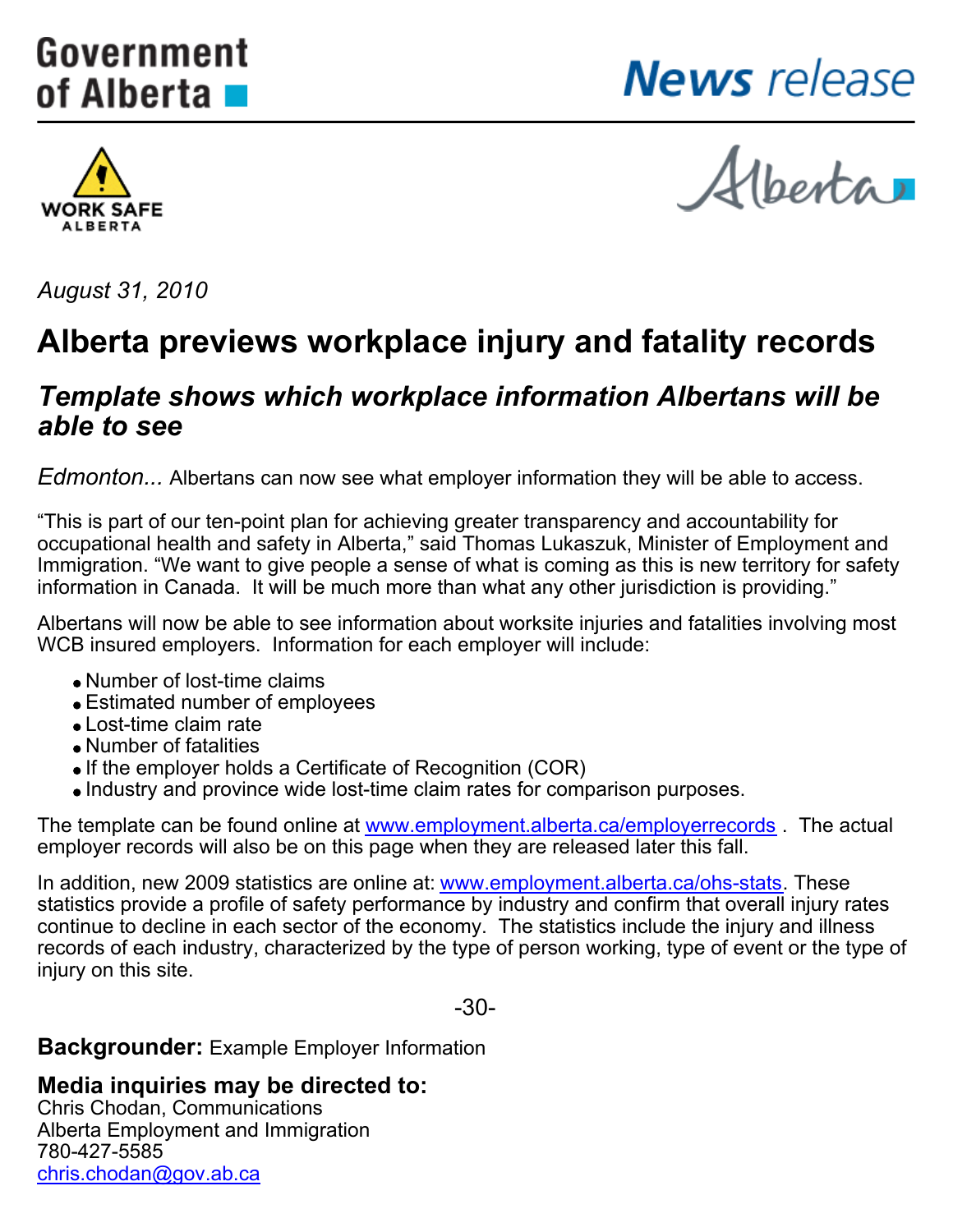To call toll free within Alberta dial 310-0000.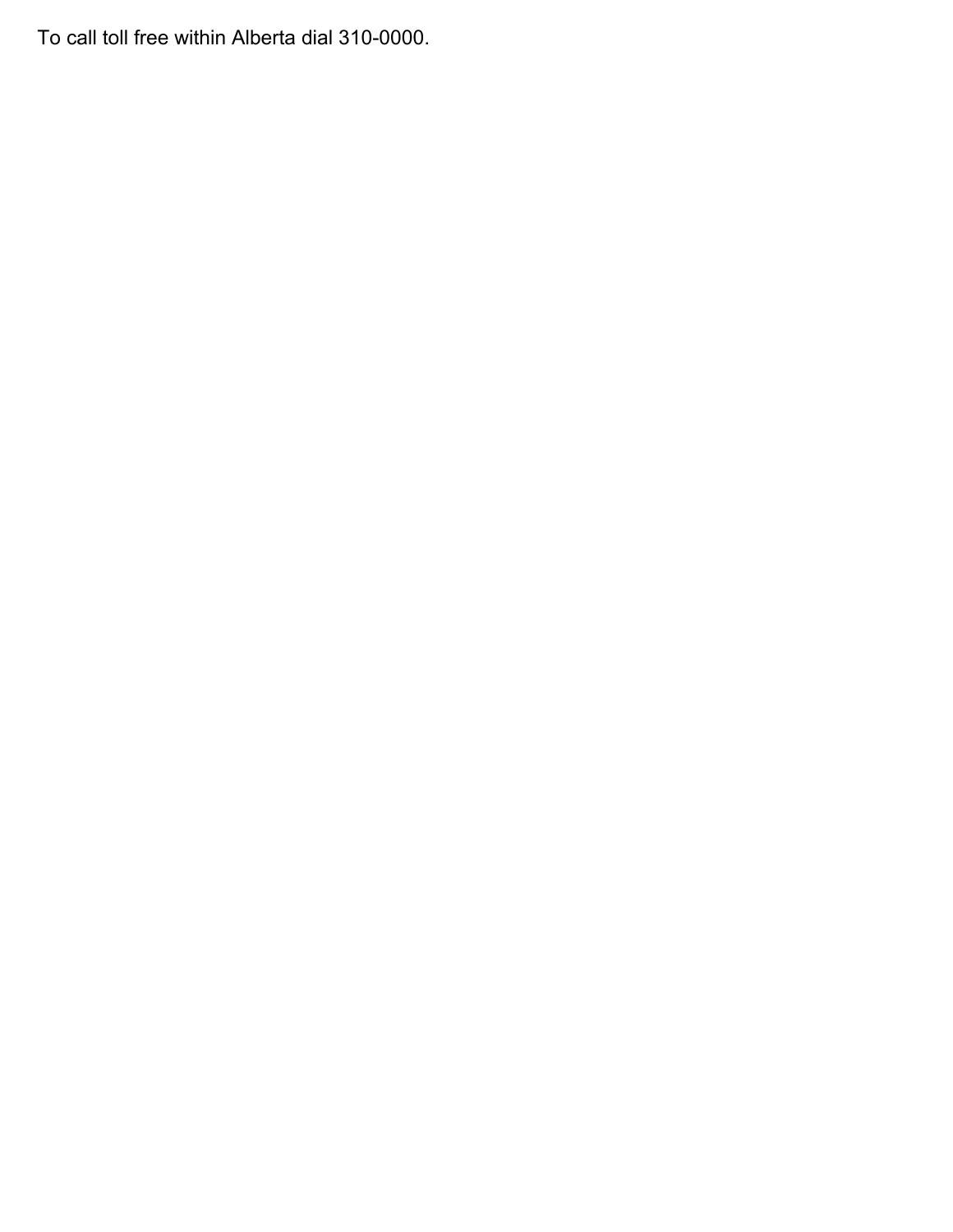*August 31, 2010*

# **Example Employer Information**

| <b>Employer Name//Trade Name//City</b>  | Identifying information for the company.                                                                                                                                                                                                                                                                                                                                                                                               |
|-----------------------------------------|----------------------------------------------------------------------------------------------------------------------------------------------------------------------------------------------------------------------------------------------------------------------------------------------------------------------------------------------------------------------------------------------------------------------------------------|
| <b>Fatalities</b>                       | Number of WCB-accepted fatalities.                                                                                                                                                                                                                                                                                                                                                                                                     |
| <b>Lost-Time Claims</b>                 | Number of claims for an occupational injury or disease<br>that causes the worker to have time away from work<br>beyond the day of injury.                                                                                                                                                                                                                                                                                              |
| <b>Person-Years Estimate</b>            | This calculation provides a rough indication of the size<br>of a company's workforce. &nbspPerson-years worked<br>are estimates calculated from wage and payroll data<br>provided to the WCB by employers. One person-year<br>is equivalent to one full-time worker working for one<br>year, about 2,000 hours worked.                                                                                                                 |
| <b>Lost-Time Claim Rate</b>             | This calculation is an indication of risk, and shows the<br>number of lost-time claims per 100 person-years<br>worked. The lost-time claim rate represents the<br>probability or risk of a lost-time injury or disease to a<br>worker during a period of one-year work. Comparisons<br>of lost-time claim rates between industries, or between<br>years, can be used to indicate increases, decreases, or<br>differences in this risk. |
| <b>Industry Lost-Time Claim Rate</b>    | The average lost-time claim rate for all employers in<br>this industry.                                                                                                                                                                                                                                                                                                                                                                |
| <b>Provincial Lost-Time Claim Rate</b>  | The average lost-time claim rate for all employers in<br>the province.                                                                                                                                                                                                                                                                                                                                                                 |
| <b>Certificate of Recognition (COR)</b> | Whether the employer had a COR in any of the five<br>years (2005-2009) being reported on. CORs are<br>awarded to employers who develop health and safety<br>programs meeting established standards. Certificates<br>are issued by Alberta Employment and Immigration<br>and are co-signed by Certifying Partners, organizations<br>committed to improving Alberta workers' health and<br>safety.                                       |

-30-

### **Media inquiries may be directed to:**

Chris Chodan, Communications Alberta Employment and Immigration 780-427-5585 [chris.chodan@gov.ab.ca](mailto:chris.chodan@gov.ab.ca)

To call toll free within Alberta dial 310-0000.